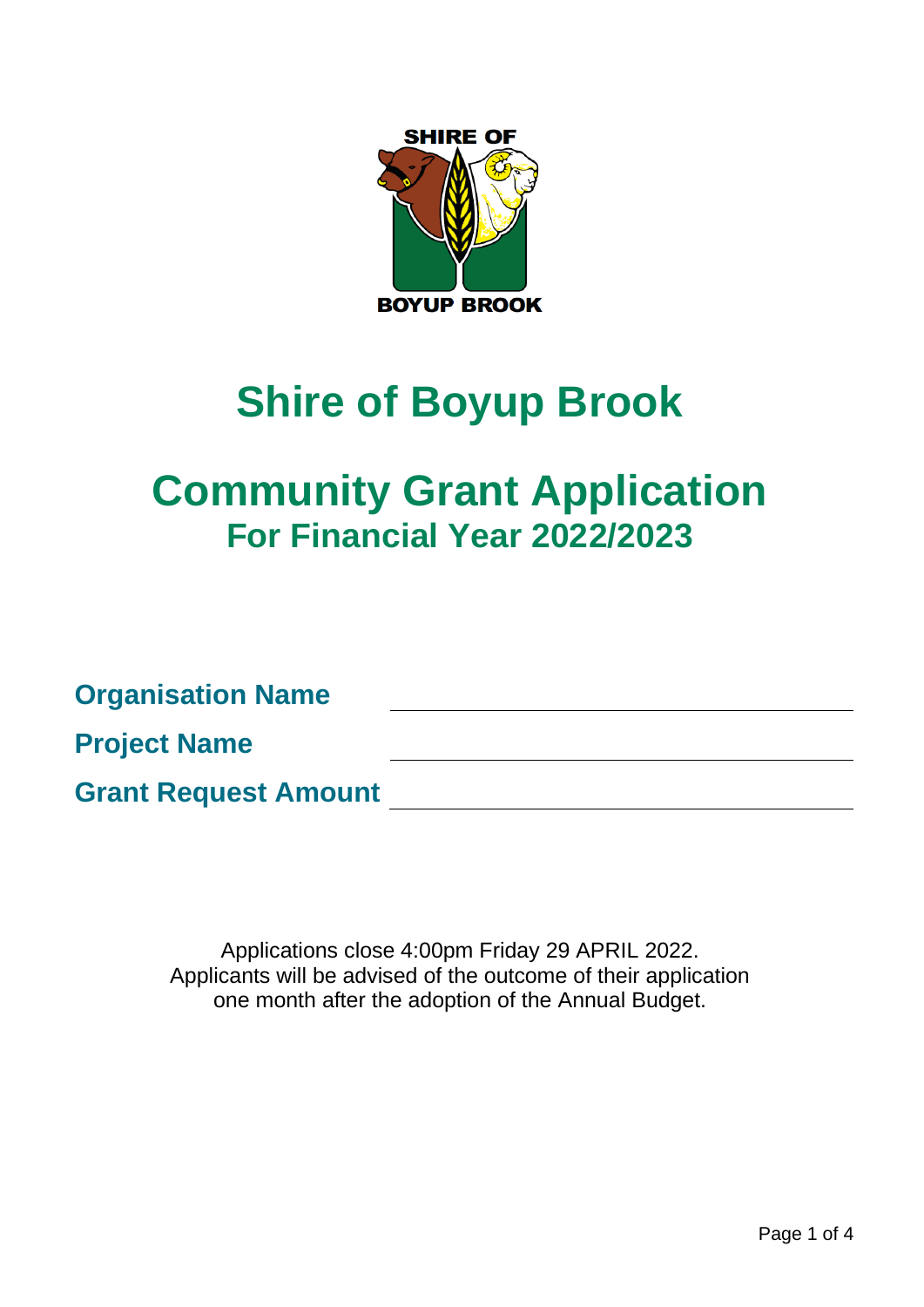

| <b>Applicant Details</b>                                                                                                                                                                                                                                                                                                                                                                                                                                                                                     |                                                                            |                               |                         |                             |  |  |  |
|--------------------------------------------------------------------------------------------------------------------------------------------------------------------------------------------------------------------------------------------------------------------------------------------------------------------------------------------------------------------------------------------------------------------------------------------------------------------------------------------------------------|----------------------------------------------------------------------------|-------------------------------|-------------------------|-----------------------------|--|--|--|
| Name of applicant organisation                                                                                                                                                                                                                                                                                                                                                                                                                                                                               |                                                                            |                               |                         |                             |  |  |  |
| Name of President or Chairperson                                                                                                                                                                                                                                                                                                                                                                                                                                                                             |                                                                            |                               |                         |                             |  |  |  |
| Name of main contact person                                                                                                                                                                                                                                                                                                                                                                                                                                                                                  |                                                                            |                               |                         |                             |  |  |  |
| Position of main contact person                                                                                                                                                                                                                                                                                                                                                                                                                                                                              |                                                                            |                               |                         |                             |  |  |  |
| Telephone                                                                                                                                                                                                                                                                                                                                                                                                                                                                                                    |                                                                            | Email                         |                         |                             |  |  |  |
| <b>Postal Address</b>                                                                                                                                                                                                                                                                                                                                                                                                                                                                                        |                                                                            |                               |                         |                             |  |  |  |
| <b>Status of the Organisation</b>                                                                                                                                                                                                                                                                                                                                                                                                                                                                            |                                                                            |                               |                         |                             |  |  |  |
|                                                                                                                                                                                                                                                                                                                                                                                                                                                                                                              | $\Box$ Incorporated Association (include Certification of Incorporation)   |                               |                         |                             |  |  |  |
| $\Box$ Cooperative                                                                                                                                                                                                                                                                                                                                                                                                                                                                                           |                                                                            |                               |                         |                             |  |  |  |
| $\Box$ Established Community Group                                                                                                                                                                                                                                                                                                                                                                                                                                                                           |                                                                            |                               |                         |                             |  |  |  |
| $\Box$ Other (provide details)                                                                                                                                                                                                                                                                                                                                                                                                                                                                               |                                                                            |                               |                         |                             |  |  |  |
| Is the organisation registered for GST?<br>Yes $\Box$ No<br>$\mathsf{L}$                                                                                                                                                                                                                                                                                                                                                                                                                                     |                                                                            |                               |                         |                             |  |  |  |
| Does the organisation have an ABN?                                                                                                                                                                                                                                                                                                                                                                                                                                                                           |                                                                            | Yes $\Box$ No<br>$\mathsf{L}$ | Number                  |                             |  |  |  |
| Does the organisation have Public Liability Insurance?                                                                                                                                                                                                                                                                                                                                                                                                                                                       |                                                                            |                               | Yes $\Box$ No<br>$\Box$ | Copy provided               |  |  |  |
|                                                                                                                                                                                                                                                                                                                                                                                                                                                                                                              | Has the organisation previously received Community Funding from the Shire? |                               |                         | Yes $\Box$<br>No.<br>$\Box$ |  |  |  |
| Details of project (name, year, amount)                                                                                                                                                                                                                                                                                                                                                                                                                                                                      |                                                                            |                               |                         |                             |  |  |  |
|                                                                                                                                                                                                                                                                                                                                                                                                                                                                                                              |                                                                            |                               |                         |                             |  |  |  |
| <b>Grant Request Information</b>                                                                                                                                                                                                                                                                                                                                                                                                                                                                             |                                                                            |                               |                         |                             |  |  |  |
| Community Grants are a once off contribution for projects occurring within the financial year.<br>Community Grants are for requests \$1,001 and over. Community Donation requests for under \$1,000<br>are to be made via request letter to the CEO. Both Community Grants and Community Donation<br>applications will be assessed by the assessment panel. Preference will be given to applications that<br>leverage funds and provide a larger percentage of cash contribution.<br>Community grant request |                                                                            |                               |                         |                             |  |  |  |
|                                                                                                                                                                                                                                                                                                                                                                                                                                                                                                              |                                                                            |                               |                         |                             |  |  |  |
| Amount contributed by the organisation<br><b>Project / Activity / Event Information</b>                                                                                                                                                                                                                                                                                                                                                                                                                      |                                                                            |                               |                         |                             |  |  |  |
|                                                                                                                                                                                                                                                                                                                                                                                                                                                                                                              |                                                                            |                               |                         |                             |  |  |  |
| Project name                                                                                                                                                                                                                                                                                                                                                                                                                                                                                                 |                                                                            |                               |                         |                             |  |  |  |
| Project description - clearly explain what you want the funding for (min 100 words max 250 words).                                                                                                                                                                                                                                                                                                                                                                                                           |                                                                            |                               |                         |                             |  |  |  |
| Proposed commencement date                                                                                                                                                                                                                                                                                                                                                                                                                                                                                   |                                                                            |                               |                         |                             |  |  |  |
| Proposed completion date                                                                                                                                                                                                                                                                                                                                                                                                                                                                                     |                                                                            |                               |                         |                             |  |  |  |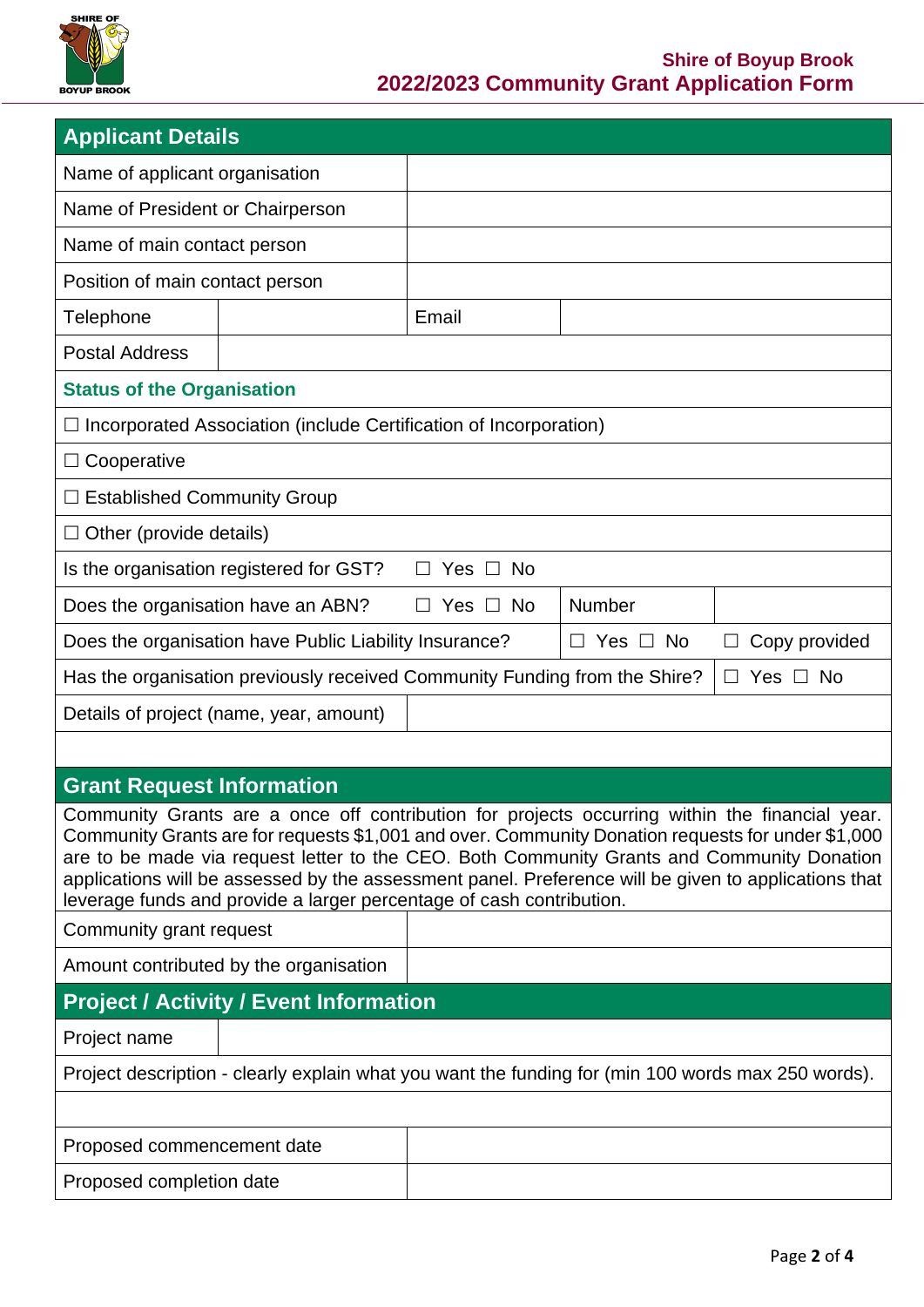

Explain why the project is important and the benefits to your community group and the wider community (min 100 words max 250 words).

Explain how your project is aligned to the strategic objectives of the Boyup Brook Shire (see Annual Report and Strategic Community Plan on the website or contact the Shire office for more details). Provide a comprehensive explanation as to why Council should fund your proposal (min 150 words max 500 words).

## **Project Budget**

Total income must be equal to total expenditure (all amounts ex GST). Please add an extra sheet if required.

| <b>Income Table</b>                   |               |                |              |                      |  |  |
|---------------------------------------|---------------|----------------|--------------|----------------------|--|--|
| <b>Funding Source</b>                 | Cash (Ex GST) | <b>In-Kind</b> | <b>Total</b> | <b>Confirmed Y/N</b> |  |  |
| <b>Applicant's</b><br>contribution    |               |                |              |                      |  |  |
| <b>Shire of Boyup</b><br><b>Brook</b> |               |                |              |                      |  |  |
| <b>Other sources</b><br>of funding    |               |                |              |                      |  |  |
|                                       |               |                |              |                      |  |  |
|                                       |               |                |              |                      |  |  |
| <b>Total Income</b>                   |               |                |              |                      |  |  |

| <b>Expenditure Table</b>   |                                       |               |  |  |  |
|----------------------------|---------------------------------------|---------------|--|--|--|
| <b>Expenditure Details</b> | <b>Funding</b><br><b>Organisation</b> | <b>Amount</b> |  |  |  |
| <i>ie</i> Catering         | Shire of Boyup<br>Brook               | \$200.00      |  |  |  |
|                            |                                       |               |  |  |  |
|                            |                                       |               |  |  |  |
|                            |                                       |               |  |  |  |
|                            |                                       |               |  |  |  |
|                            |                                       |               |  |  |  |
|                            |                                       |               |  |  |  |
|                            |                                       |               |  |  |  |
| <b>Total Expenditure</b>   |                                       |               |  |  |  |